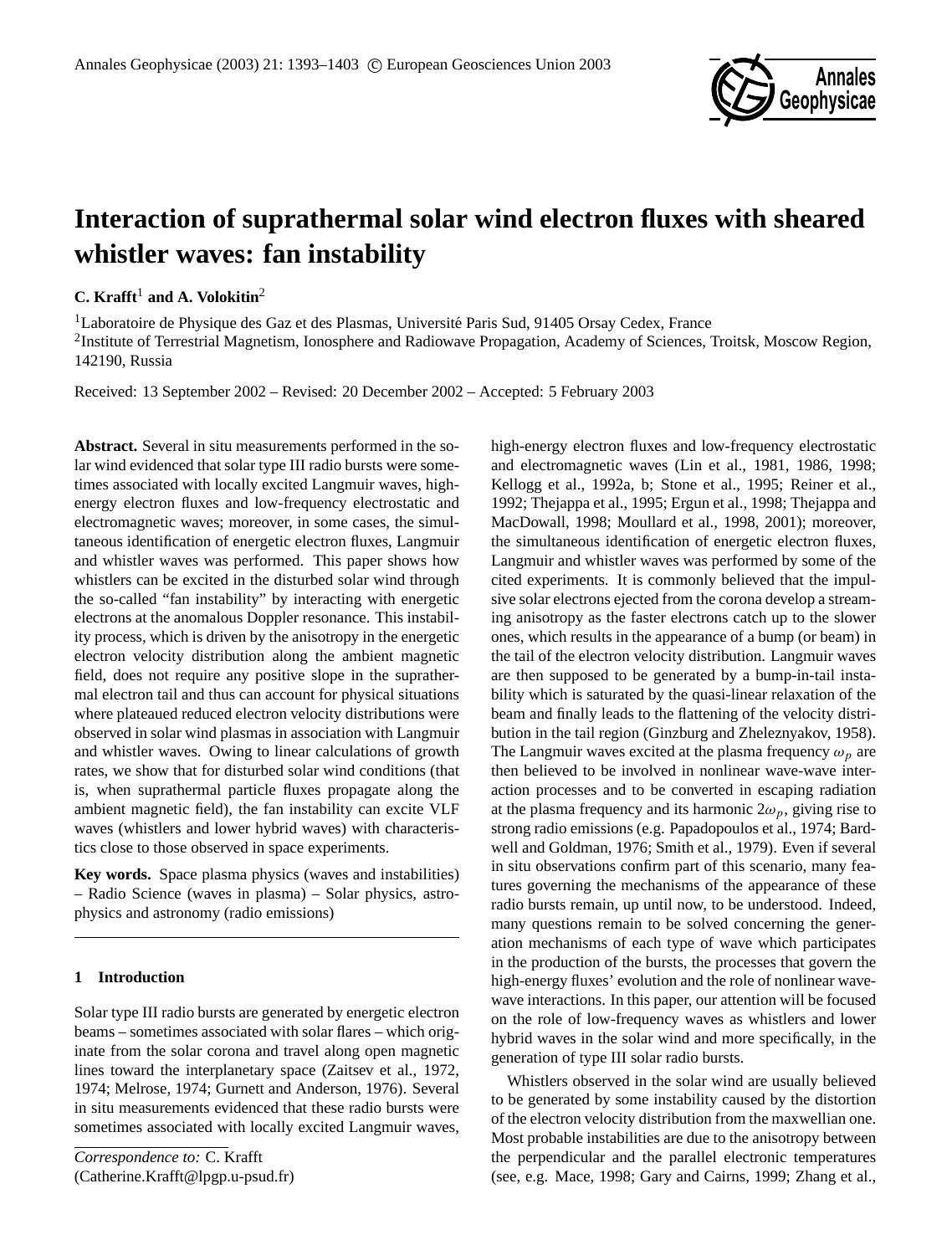1999b), to the anisotropy of the parallel velocity distribution which appears through heat transfer (Forslund et al., 1972; Gary et al., 1975; Jie Zhao et al., 1996), or to the presence of suprathermal electron fluxes or beams (Kennel and Wong, 1967; Tokar et al., 1984; Ergun et al., 1993; Omelchenko et al., 1994). Whistlers can also be excited by nonlinear wavewave processes; let us cite, for example, the decay of a Langmuir wave into another Langmuir wave with the participation of whistlers and lower hybrid waves, as considered by Kuo and Lee (1989), Leyser (1991), Sawhney et al. (1996) and Sharma et al. (1998) for ionospheric and laboratory experiment conditions, and only by Abalde et al. (1998), Chian and Abalde (1999) and Luo et al. (2000) for solar wind plasma conditions.

During the solar III radio bursts observed by the Wind spacecraft (Ergun et al., 1998), locally enhanced Langmuir waves were observed in the solar wind in association with fluxes of high-energy solar impulsive electrons ranging from 2 to 12 keV, as well as with low-frequency electromagnetic and electrostatic emissions (whistlers, lower hybrid waves and ion acoustic waves). However, the measured electron reduced velocity distributions (that is, the total electron velocity distributions integrated on the perpendicular velocity) were rarely exhibiting bump-in-tail features and for most of the recorded data the distributions were marginally stable or plateaued during the appearance of the strong Langmuir emissions. Nevertheless, in the case of the ISEE-3 experiment (Lin et al., 1981), very clear and long-living bumps in the reduced electron distributions were detected, that is, strong positive slopes persisting for periods greater than 10 min. This discrepancy between both experiments, maybe partly due to the solar activity during measurements, allow one to suppose that not only one, but several various physical phenomena should play and interfere together.

Moreover, such kinds of observations were also performed in other regions of the solar wind where the electron velocity distributions exhibit various peculiarities. Indeed, locally enhanced Langmuir waves were observed in the solar wind in association with high-energy electron fluxes and whistlers in the auroral ionosphere above 500 km altitude (Ergun et al., 1993; Muschietti et al., 1997). The following mechanism was proposed to describe one possible source of growth for VLF waves: after the reduced electron velocity distribution is plateaued by the Langmuir oscillations, it can however remain unstable to electrostatic whistlers with a finite perpendicular wave number that can interact at the Landau resonance with field-aligned electrons of energies ranging from 100 eV to 3 keV. On another hand, reporting on lowfrequency magnetic field fluctuations that are enhanced behind interplanetary shocks, Corotini et al. (1982) presented indirect evidence that whistlers propagating at very large normal angles (above 70 degrees) and with wavelengths of the order of  $c/\omega_p$  may be generated in the solar wind during disturbed times. Owing to some theoretical study, authors argue that these oblique whistlers may be excited by electron free energy, although no measurements of particle fluxes were available. Sentman et al. (1983) suggest that these whistlers may be driven by a non-maxwellian feature of the solar wind velocity distribution (pear-shaped structure) in disturbed times and may grow via Landau resonance with this free source. Such type of distribution is closely associated with the presence of obliquely propagating whistlers with a frequency of around 1 Hz, which were often observed within the electron foreshock (Hoppe et al., 1982). Extremely intense parallel-propagating whistlers were also evidenced recently near the bow shock by the Geotail satellite, and were believed to be excited by electron beams with temperature anisotropy (Zhang et al., 1999b). The same mechanism of excitation is proposed to explain the observation of quasi-parallel propagating whistlers in the Earth's magnetotail (Zhang et al., 1999a) or the correlation which was evidenced in the plasma sheet boundary layer between broadband electrostatic noise around 10 kHz, energetic electrons around 1 keV to tens of keV and whistler mode magnetic noise bursts below 178 Hz (Parks et al., 1984).

After this brief list of examples showing the presence of whistlers in the solar wind in various regions of the interplanetary space and of the near-Earth's environment, one can ask the fundamental following questions: what is the source of the whistlers observed in the solar wind and, more specifically, what is the source of the whistlers observed in association with solar bursts? Are whistlers and Langmuir waves coupled through nonlinear wave-wave interactions (Kennel et al., 1980) or are they excited simultaneously by the electron fluxes (Thejappa et al., 1995)? What influence do whistlers produce on the Langmuir turbulence, which is believed to be the main agent of the radio bursts? Do the whistlers play a role in the fact that the electron fluxes can propagate along very long distances from the solar corona to 1 AU before being plateaued, as shown by observations? Indeed, one can suppose that Langmuir excitation will lead to strong particle diffusion in velocity space and will not allow for the propagation of a coherent stream of electrons far from the Sun, but only along a few kilometers. Thus, in order to explain the observations, one has to find which mechanisms can stabilize the Langmuir instability so that waves will not grow enough to interact with the beam and destroy the bump; for example, it was proposed that nonlinear processes – as induced scattering, Langmuir backscatter, modulational instability, strong turbulence, electrostatic decay (Kaplan and Tsytovich, 1973; Papadopoulos et al., 1974; Smith et al., 1979) – could scatter the Langmuir waves out of the resonance with the beam in a time scale much shorter than the quasi-linear relaxation process and thus suppress it. Moreover, during the quasi-linear relaxation process, what is the influence of the parallel heating of the plasma bulk, as well as the modification of the temperature in the beam region, on the temperature anisotropy of the velocity distribution which is supposed to drive important instabilities? Clear answers to these various questions remain, up until now, to be provided.

In the physical scenario that we propose here, one assumes that after the quasi-linear relaxation of the bump in the electron parallel velocity distribution due to Langmuir turbulence, whistlers can be excited through the so-called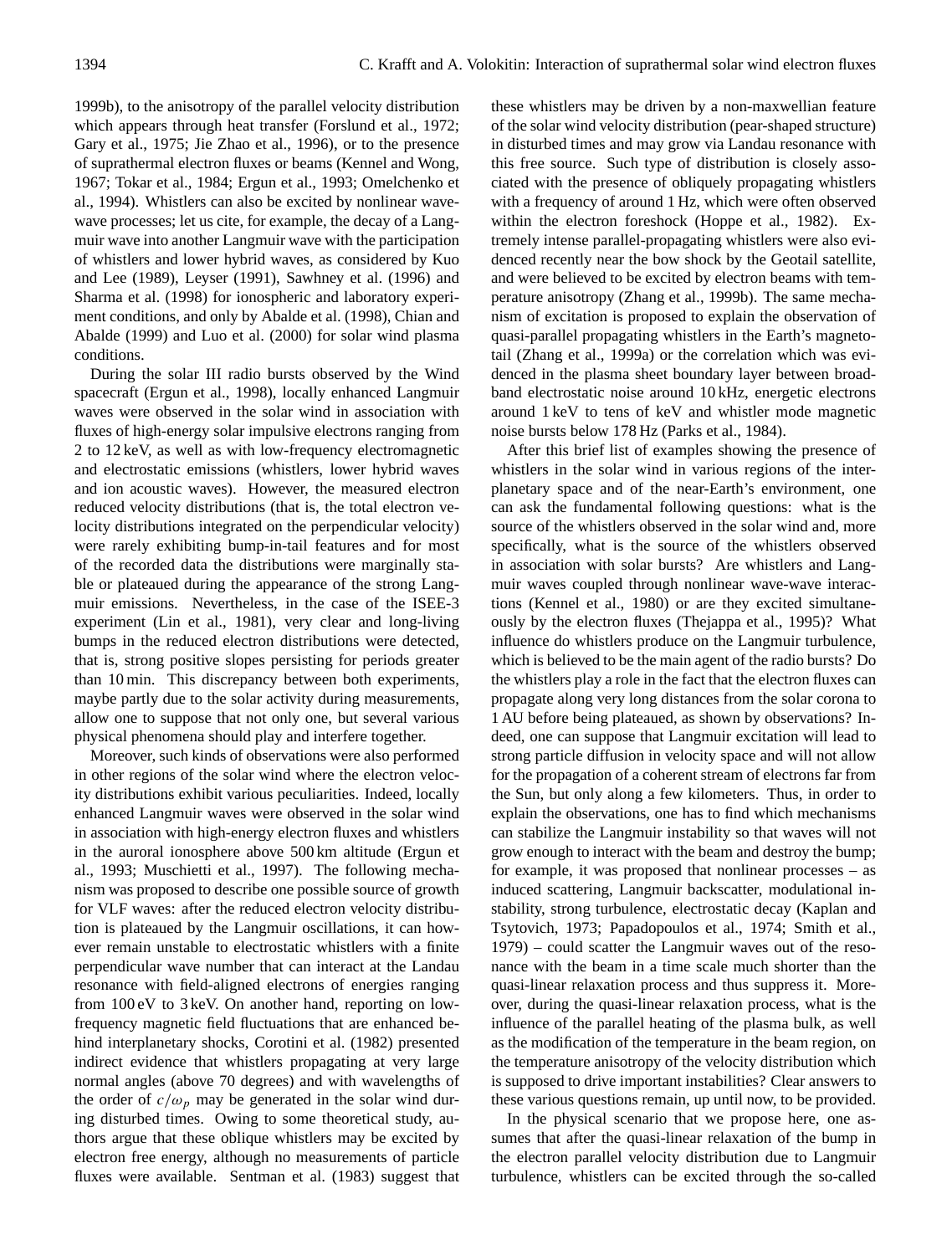"fan instability" by interacting with the energetic electrons at the anomalous Doppler resonance. This instability does not require any positive slope in the suprathermal electron tail and thus can account for physical situations where plateaued reduced electron velocity distributions were observed in association with Langmuir and whistler waves; in this case, whistlers can use the free energy from the beam that is not available for Langmuir waves. This instability process is driven by the anisotropy in the energetic electron velocity distribution along the ambient magnetic field (Shapiro and Shevchenko, 1968; Haber et al., 1978). It was first discussed in the frame of thermonuclear fusion by Kadomtsev and Pogutse (1967) and was namely shown to generate electron Bernstein modes in the magnetosphere (Volokitin and Lizunov, 1995) or lower hybrid waves in the ionosphere with electron currents (Atamanyuk and Volokitin, 2001). The threshold of this instability is overcome if the number of electrons giving energy to the wave interacting at the anomalous Doppler resonance exceeds the number of electrons taking energy from the wave at the Cherenkov and the normal Doppler resonances (Mikhailovskii, 1974; Omelchenko et al., 1994). Considering the nonlinear stage, this fan instability can be shown to saturate, owing to particle trapping and exchanges of energy between waves and particles, producing a bump in the tail of the parallel velocity distribution (Volokitin and Krafft, 2003). This bump can, in turn, excite waves through various mechanisms and influence noticeably the electron suprathermal tail evolution.

However, one could argue that such an instability process cannot excite waves easily due to the fact that the parallel (as well as the perpendicular) velocity distribution function of the solar wind hot electronic population has been shown to decrease as a power law and, thus, that the amount of particles at Landau resonance is many orders of magnitude larger than the particle flux present at the anomalous cyclotron resonant velocity, making it hard for the hot electrons in anomalous cyclotron resonance with waves to overcome the stabilizing effect of the more cold Landau resonant electrons. But we consider here suprathermal tails produced by any disturbances which can enhance the hot tail population. For example, as we explained above, after the rapidly growing Langmuir waves lead to a flatter distribution function in the region of the positive slope, the particles diffuse to lower velocity according to quasi-linear relaxation, feeding the suprathermal tail of the parallel distribution function with electrons which can interact at the anomalous cyclotron resonance with VLF waves.

Owing to linear calculations of growth rates, we demonstrate in this paper that, for disturbed solar wind conditions (that is, when suprathermal particles fluxes propagate along the ambient magnetic field), the fan instability can excite VLF waves (whistlers and lower hybrid waves) with characteristics close to those observed in the solar wind. Considering two of the examples cited above, that is the cases of auroral solar wind and type III solar radio burst plasma conditions, calculations show that oblique whistlers can be excited through the mechanism of fan instability at the same

frequencies as those observed in the space experiments.

#### **2 Fan instability of sheared whistlers**

#### 2.1 Linear growth rate

Sheared whistlers, or so-called electromagnetic lower hybrid waves, are oblique propagating whistlers whose frequencies  $\omega$  are much lower than the electron gyrofrequency,  $\omega \ll \omega_c$ , and whose parallel wave numbers are much less than their perpendicular ones,  $k_z^2 \ll k_{\perp}^2 \simeq k^2$ . Their dispersion relation is

$$
\frac{\omega^2}{\omega_p^2} + \frac{\omega^2}{\omega_c^2} \left( 1 + \frac{\omega_p^2}{c^2 k^2} \right) = \frac{\omega_{pi}^2}{\omega_p^2} + \frac{k_z^2}{k^2 + \omega_p^2/c^2},\tag{1}
$$

which can be written for most of the typical solar wind conditions where  $\omega_p \gg \omega_c$  as

$$
\frac{\omega^2}{\omega_c^2} \left( 1 + \frac{\omega_p^2}{c^2 k^2} \right) \simeq \frac{\omega_{pi}^2}{\omega_p^2} + \frac{k_z^2}{k^2 + \omega_p^2/c^2},\tag{2}
$$

where  $\omega_p$  and  $\omega_{pi}$  are the electron and ion plasma frequencies, respectively;  $k$  is the modulus of the wave number  $k(k_{\perp}, k_z)$ . This relation can be easily obtained using the Maxwell equations in the  $k$ -space

$$
\left(k^2 \delta_{ij} - k_i k_j\right) E_j - \left(\frac{\omega}{c}\right)^2 \varepsilon_{ij} E_j = 0, \tag{3}
$$

where  $E_j$  is the j-component of the electric field, as well as the components  $\varepsilon_{ij}$  of the dielectric tensor in the cold plasma approximation

$$
\varepsilon_{xx} = \varepsilon_{yy} \equiv \varepsilon_{\perp} \simeq 1 - \frac{\omega_p^2}{\omega^2 - \omega_c^2} - \frac{\omega_{pi}^2}{\omega^2},
$$
  

$$
\varepsilon_{xy} = -\varepsilon_{yx} \equiv iq \simeq \frac{\omega_c \omega_p^2}{\omega (\omega^2 - \omega_c^2)}, \ \varepsilon_{zz} \equiv \varepsilon_{\parallel} \simeq 1 - \frac{\omega_p^2}{\omega^2}, \ (4)
$$

where the small components  $\varepsilon_{xz}$  and  $\varepsilon_{yz}$  can be neglected. Then Eq. (3) can be presented as  $(k_y = 0)$ 

$$
\frac{k_{z}^{2}c^{2}}{\omega^{2}} - \varepsilon_{\perp} - \frac{q^{2}}{\frac{k^{2}c^{2}}{\omega^{2}} - \varepsilon_{\perp}} \simeq \frac{1}{\frac{k_{x}^{2}c^{2}}{\omega^{2}} - \varepsilon_{\parallel}} \frac{k_{x}^{2}k_{z}^{2}c^{4}}{\omega^{4}},
$$
(5)

and, neglecting the small terms proportional to  $\omega^2/\omega_p^2$  and  $\omega^2/\omega_c^2$ , one obtains

$$
\frac{k_{z}^{2}c^{2}}{\omega^{2}} + \frac{\omega_{pi}^{2}}{\omega^{2}} - \left(1 + \frac{\omega_{p}^{2}}{\omega_{c}^{2}}\right) - \frac{\omega_{p}^{4}/\omega_{c}^{2}}{k^{2}c^{2}} \simeq \frac{k_{x}^{2}k_{z}^{2}c^{4}}{\omega^{2}\left(k_{x}^{2}c^{2} + \omega_{p}^{2}\right)},
$$
(6)

which leads to Eq. (1) when assuming that  $k_z^2 \ll k_{\perp}^2$ .

The complex electric field  $E$  of the sheared whistler can be expressed in a Fourier series as

$$
E = \sum_{k} E_k \exp(-i\omega t + i\mathbf{k} \cdot \mathbf{r}), \quad E_k = E_{\perp k} + zE_{zk}, \tag{7}
$$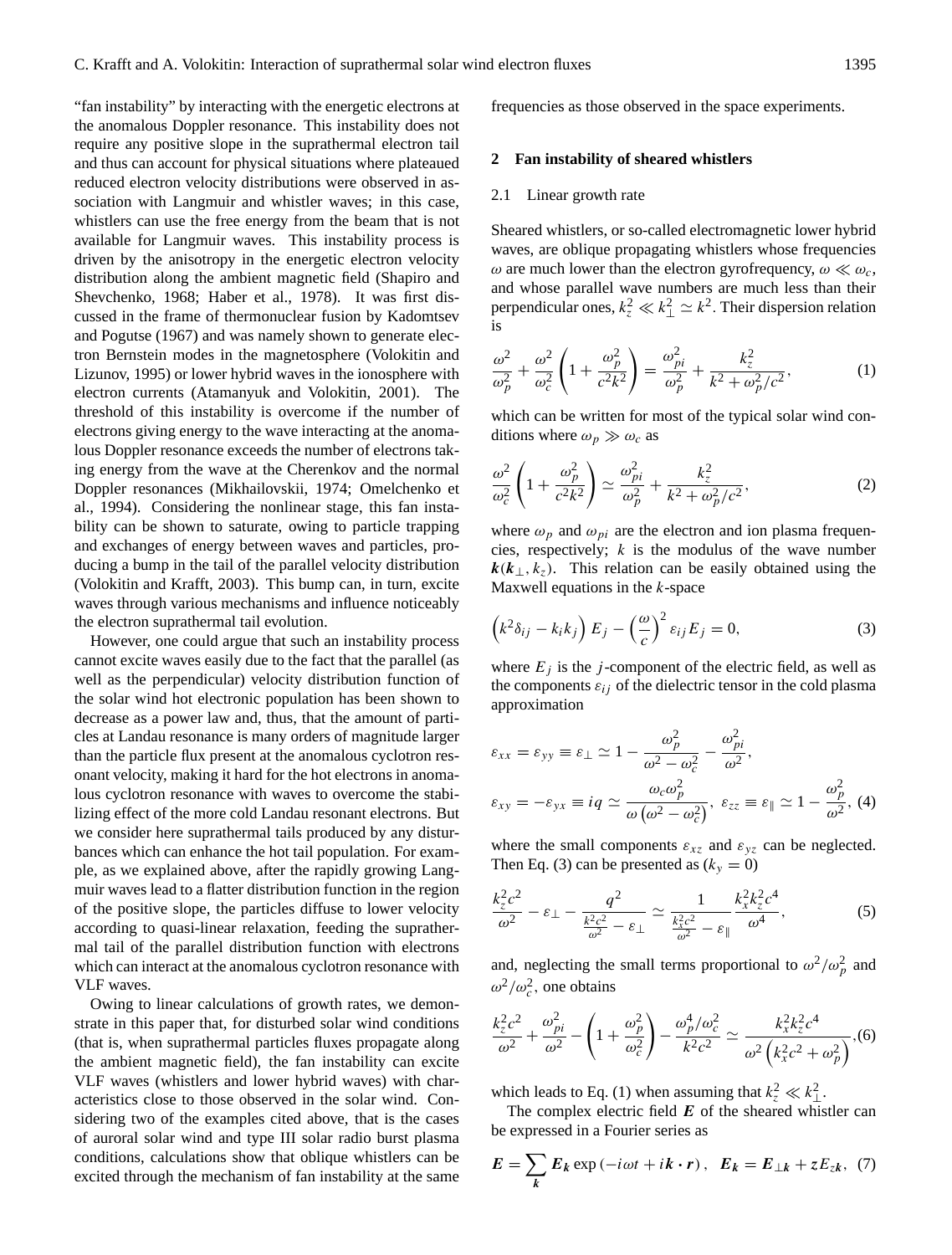with (Volokitin et al., 1995)

$$
E_{\perp k} = -\nabla_{\perp} \varphi_k = -ik_{\perp} \varphi_k,
$$
  
\n
$$
E_{zk} = -ik_z \varphi_k + i \frac{\omega}{c} A_{zk} = -ik_z \varphi_k \frac{c^2 k^2}{\omega_p^2 + c^2 k^2},
$$
\n(8)

and

$$
A_k \simeq z A_{zk}, \qquad A_{\perp k} \simeq 0. \tag{9}
$$

 $\varphi_k$  and  $A_k$  are the scalar and the vector potentials corresponding to the wave  $(\omega, k)$  and z is the unit vector along the ambient magnetic field  $\mathbf{B}_0$ . The energy density of the sheared whistlers is

$$
W_k = \left\langle \frac{\mathbf{B}^2}{8\pi} + \frac{\mathbf{E}^2}{8\pi} + \frac{m_e n_e v_e^2}{2} + \frac{m_i n_i v_i^2}{2} \right\rangle, \tag{10}
$$

where  $n_e$  and  $n_i$  are the electronic and ionic densities,  $n_e \simeq$  $n_i \simeq n_0$ ; **B** is the magnetic wave field;  $v_e$  and  $v_i$  are the electron and ion velocities. After some calculations, one obtains

$$
W_k \simeq \frac{k^2 |\varphi_k|^2}{2\pi} \frac{\omega_p^2}{\omega_c^2} \left[ 1 + \frac{\omega_c^2}{2\omega_p^2} + \frac{\omega_p^2}{c^2 k^2} \right].
$$
 (11)

The total instability growth rate  $\gamma$  can be calculated considering the exchange of wave energy with ions and electrons

$$
\frac{\partial}{\partial t}W_k = -\langle \mathbf{j}_e \cdot \mathbf{E} \rangle - \langle \mathbf{j}_i \cdot \mathbf{E} \rangle
$$
  
= 2(\gamma\_e + \gamma\_i) W\_k = 2\gamma W\_k, (12)

where  $j_i$  and  $j_e$  are the ionic and electronic current densities. The average work produced by the wave field  $E(E_x, E_y, E_z)$ on the electrons is

$$
\langle \mathbf{j}_e \cdot \mathbf{E} \rangle
$$
  
=  $-en_e \int \int \int \left( v_x E_x^* + v_y E_y^* + v_z E_z^* \right) \delta f_e d^3 \mathbf{v} + c.c.,$  (13)

where  $(v_x, v_y, v_z)$  are the cartesian coordinates of the electron velocity  $v$ , and  $\delta f_e$  is the perturbation of the electron distribution function  $f_e$ 

$$
f_e = f_0 + \delta f_e,
$$
  
\n
$$
\delta f_e = \sum_{\mathbf{k}} \delta f_{\mathbf{k}} (v_z, v_\perp, \theta) \exp(-i\omega t + i\mathbf{k} \cdot \mathbf{r}),
$$
\n(14)

where  $\theta$  is the azimuthal angle;  $v_z$  and  $v_\perp$  are the parallel and the perpendicular velocities, respectively  $(v_x$  =  $v_{\perp}$  cos  $\theta$ ,  $v_{y} = v_{\perp} \sin \theta$ ). Then, the Vlasov equation leads to the expression

$$
\frac{\partial}{\partial \theta} \delta f_{\mathbf{k}} + g_{1\mathbf{k}}(\theta) \delta f_{\mathbf{k}} = g_{2\mathbf{k}}(\theta), \tag{15}
$$

where

$$
g_{1k}(\theta) = i \frac{\omega}{\omega_c} \left( \frac{k \cdot v}{\omega} - 1 \right), \tag{16}
$$

$$
g_{2k}(\theta) = \frac{e}{m_e c} \left[ \left( 1 - \frac{k \cdot v}{\omega} \right) E_k + \left( \frac{E_k \cdot v}{\omega} \right) k \right] \cdot \frac{\partial f_0}{\partial v} . (17)
$$

After some calculations, Eq. (15) can be written as

$$
\frac{\partial}{\partial \theta} \delta f_{\mathbf{k}} + i \left( \frac{k_z v_z - \omega}{\omega_c} + \frac{k_\perp v_\perp}{\omega_c} \cos \theta \right) \delta f_{\mathbf{k}}
$$

$$
= \frac{-ie\varphi_{\mathbf{k}}}{m_e \omega_c} \left[ \frac{c^2 k^2 k_z}{\omega_p^2 + c^2 k^2} \frac{\partial f_0}{\partial v_z} + k_\perp \cos \theta \left( \frac{\partial f_0}{\partial v_\perp} - \frac{\omega_p^2}{\omega_p^2 + c^2 k^2} \frac{k_z}{\omega} \Lambda f_0 \right) \right], \tag{18}
$$

where

$$
\Lambda f_0(v_z, v_\perp) \equiv v_z \frac{\partial f_0}{\partial v_\perp} - v_\perp \frac{\partial f_0}{\partial v_z}.\tag{19}
$$

Solving Eq. (18) leads to

$$
\delta f_{\mathbf{k}} = \exp\left(-\int_{-\infty}^{\theta} g_{1\mathbf{k}}(\theta') d\theta'\right)
$$

$$
\left\{\int_{-\infty}^{\theta} g_{2\mathbf{k}}(\theta') \exp\left(\int_{-\infty}^{\theta'} g_{1\mathbf{k}}(\theta'') d\theta''\right) d\theta' + C\right\},\qquad(20)
$$

where the constant  $C$  vanishes, owing to the periodicity condition  $\delta f_k(\theta) = \delta f_k(\theta + 2\pi)$ . Then, one obtains

$$
\delta f_{\mathbf{k}} = \frac{-ie\varphi_{\mathbf{k}}}{m_{e}\omega_{c}} \int_{0}^{\theta} d\theta'
$$
  
\n
$$
\exp\left(i \int_{\theta'}^{\theta} \left(\frac{k_{z}v_{z} - \omega}{\omega_{c}} + \frac{k_{\perp}v_{\perp}}{\omega_{c}} \cos \theta''\right) d\theta''\right)
$$
  
\n
$$
\times \left[\frac{c^{2}k^{2}k_{z}}{\omega_{p}^{2} + c^{2}k^{2}} \frac{\partial f_{0}}{\partial v_{z}} + k_{\perp} \cos \theta' \left(\frac{\partial f_{0}}{\partial v_{\perp}} - \frac{\omega_{p}^{2}}{\omega_{p}^{2} + c^{2}k^{2}} \frac{k_{z}}{\omega} \Lambda f_{0}\right)\right],
$$
\n(21)

and, defining

$$
\alpha = \frac{c^2 k^2}{\omega_p^2 + c^2 k^2}, \qquad \beta = 1 - \alpha,
$$
  

$$
G(v_z, v_\perp) = \left[ \alpha k_z \frac{\partial f_0}{\partial v_z} + \frac{n \omega_c}{v_\perp} \left( \frac{\partial f_0}{\partial v_\perp} - \beta \frac{k_z}{\omega} \Lambda f_0 \right) \right], (22)
$$

one obtains

$$
\delta f_k = -\frac{e\varphi_k}{m_e} \sum_{n,m=-\infty}^{\infty} \frac{G(v_z, v_\perp) e^{i(n-m)\theta}}{k_z v_z - \omega + m\omega_c}
$$

$$
J_n \left(\frac{k_\perp v_\perp}{\omega_c}\right) J_m \left(\frac{k_\perp v_\perp}{\omega_c}\right), \tag{23}
$$

where  $J_n$  is the Bessel function of order n. Then, the work (Eq. 13) can be expressed as follows

$$
\langle \boldsymbol{j}_e \cdot \boldsymbol{E} \rangle = -en_e \int \left( v_z E_z^* + v_\perp E_\perp^* \right) \delta f_e d^3 \boldsymbol{v} + c.c. \tag{24}
$$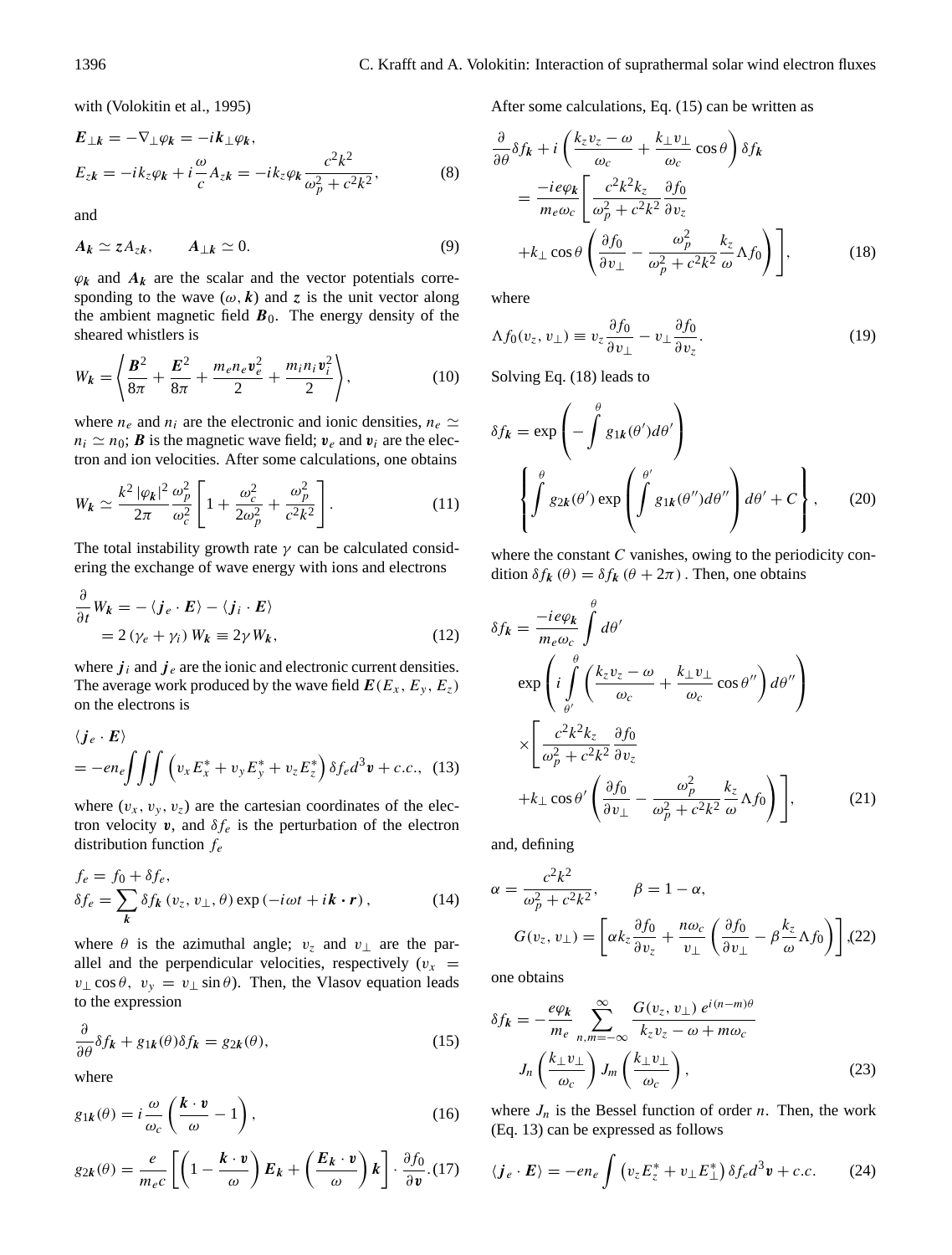$$
= -ien_e \int_0^{2\pi} d\theta \int_{-\infty}^{\infty} dv_z \int_0^{\infty} v_{\perp} dv_{\perp}
$$

$$
(\alpha v_z k_z + k_{\perp} v_{\perp} \cos \theta) \varphi_k^* \delta f_k + c.c.
$$
 (25)

$$
= -4\pi \frac{e^2 n_e |\varphi_k|^2}{m_e} \text{Im}\left\{\sum_{n=-\infty}^{\infty} \int_{-\infty}^{\infty} \int_0^{\infty} \frac{dv_z v_{\perp} dv_{\perp}}{k_z v_z - \omega + n\omega_c} \right\}
$$

$$
J_n^2 \left(\frac{k_{\perp} v_{\perp}}{\omega_c}\right) (\alpha v_z k_z + n\omega_c) G(v_z, v_{\perp})\right\}.
$$
(26)

Using the Plemelj formula with  $\omega = \omega_r + i\gamma$ 

$$
\lim_{\gamma \to 0^+} \int \frac{1}{\omega_r - k_z v_z - n\omega_c + i\gamma} = \mathcal{P}\left(\frac{1}{\omega_r - k_z v_z - n\omega_c}\right) - i\pi \delta(\omega_r - k_z v_z - n\omega_c), (27)
$$

we obtain the growth rate associated with the electrons

$$
\gamma_e = -\frac{\langle j_e \cdot E \rangle}{2W_k} = \frac{|\varphi_k|^2}{W_k} \frac{2\pi^2 e^2 n_e}{m_e}
$$

$$
\sum_{n=-\infty}^{\infty} \int_{-\infty}^{\infty} \int_0^{\infty} dv_z v_\perp dv_\perp J_n^2 \left( \frac{k_\perp v_\perp}{\omega_c} \right)
$$

$$
(\alpha v_z k_z + n\omega_c) G(v_z, v_\perp) \delta(\omega_r - k_z v_z - n\omega_c). \tag{28}
$$

Then, noting  $\omega$  instead of  $\omega_r$ , one finally obtains

$$
\frac{\gamma_e}{\omega_c} \simeq \frac{\pi^2 \omega \omega_c sign(k_z)}{k^2 \left(1 + \frac{\omega_c^2}{2\omega_p^2} + \frac{\omega_p^2}{c^2 k^2}\right)} \sum_{n = -\infty}^{\infty} \left(\alpha + n(1 - \alpha)\frac{\omega_c}{\omega}\right)^2
$$

$$
\int_0^{\infty} v_\perp dv_\perp J_n^2 \left(\frac{k_\perp v_\perp}{\omega_c}\right) \left[\frac{\partial f_0}{\partial v_z} + \frac{n\omega_c}{k_z v_\perp} \frac{\partial f_0}{\partial v_\perp}\right]_{v_z = v_{zn}}, \tag{29}
$$

where the resonant velocity is

$$
v_{zn} = \frac{\omega - n\omega_c}{k_z}.
$$
\n(30)

The growth rate associated with the unmagnetized ions can be calculated by taking into account the damping of the wave at the Landau resonance

$$
\gamma_i \simeq -\frac{\text{Im}\varepsilon}{\partial \text{Re}\varepsilon/\partial \omega},\tag{31}
$$

where  $\varepsilon(\omega, k)$  is the dielectric function. For a maxwellian ion velocity distribution

$$
f_i(v_z, v_\perp) = \left(\frac{1}{\pi}\right)^{3/2} v_{T_i}^{-3} \exp\left(-v^2/v_{T_i}^2\right), \ v_{T_i}^2 = \frac{2T_i}{m_i}, \text{(32)}
$$

where  $T_i$  and  $v_{T_i}$  are the temperature and the thermal velocity of the ions, one can use the electrostatic limit where

$$
\text{Im}\varepsilon \simeq \frac{4\pi n_0 e^2}{k^2 T_i} \frac{\sqrt{\pi} \omega}{v_{T_i} |k|} \exp\left(-\frac{\omega^2}{k^2 v_{T_i}^2}\right),
$$
  

$$
W_k = \omega \frac{\partial \text{Re}\varepsilon}{\partial \omega} \frac{|E|^2}{8\pi}.
$$
 (33)

The normalized ion growth rate for sheared whistlers is then given by

$$
\frac{\gamma_i}{\omega_c} \simeq -\frac{\sqrt{\pi}\omega}{4} \frac{\omega \omega_c}{\left[1 + \frac{\omega_c^2}{2\omega_p^2} + \frac{\omega_p^2}{c^2 k^2}\right] \omega_p^2} \frac{\omega_{pi}^2}{v_{T_i}^3 |k| k^2}
$$

$$
\exp\left(-\frac{\omega^2}{k^2 v_{T_i}^2}\right). \tag{34}
$$

## 2.2 Expressions with reduced distribution functions

Let us define the function  $F_n(v_z)$  as the reduced electron velocity distribution

$$
F_n(v_z) = 2\pi \int_0^\infty v_\perp J_n^2\left(\frac{k_\perp v_\perp}{\omega_c}\right) f_0(v_z, v_\perp) \, dv_\perp,\qquad(35)
$$

so that

$$
2\pi \int_0^\infty v_\perp dv_\perp J_n^2 \left(\frac{k_\perp v_\perp}{\omega_c}\right) \left[\frac{\partial f_0}{\partial v_z} + \frac{n\omega_c}{k_z v_\perp} \frac{\partial f_0}{\partial v_\perp}\right]_{v_z = v_{zn}} = \frac{\partial F_n}{\partial v_z} (v_{zn}) - \frac{k_\perp^2}{2\omega_c k_z} \left[F_{n-1}(v_{zn}) - F_{n+1}(v_{zn})\right].
$$
 (36)

Then one can write using Eq. (29) that

$$
\frac{\gamma_e}{\omega_c} \simeq \frac{\pi^2 \omega \omega_c sign(k_z)}{2\pi k^2 \left(1 + \frac{\omega_c^2}{2\omega_p^2} + \frac{\omega_p^2}{c^2 k^2}\right)} \sum_{n=-\infty}^{\infty} \left(\alpha + n(1 - \alpha)\frac{\omega_c}{\omega}\right)^2
$$

$$
\left(\frac{\partial F_n}{\partial v_z}(v_{zn}) - \frac{k_\perp^2}{2\omega_c k_z} \left[F_{n-1}(v_{zn}) - F_{n+1}(v_{zn})\right]\right). \quad (37)
$$

Supposing further that  $f_0(v_z, v_\perp) = f_z(v_z) f_\perp(v_\perp)$  and  $k_{\perp}v_{\perp}/\omega_c \leq 1$ , we have

$$
J_0\left(\frac{k_{\perp}v_{\perp}}{\omega_c}\right) \simeq 1, \ J_1\left(\frac{k_{\perp}v_{\perp}}{\omega_c}\right) \simeq \frac{k_{\perp}v_{\perp}}{2\omega_c} \gg J_2\left(\frac{k_{\perp}v_{\perp}}{\omega_c}\right), (38)
$$

and, then, using the normalization of  $f_{\perp}(v_{\perp})$ , one obtains

$$
F_0(v_{zn}) \simeq 2\pi f_z(v_{zn}) \int_0^\infty v_\perp f_\perp(v_\perp) dv_\perp = f_z(v_{zn}), \quad (39)
$$

and

$$
F_1(v_{zn}) = F_{-1}(v_{zn}) \simeq 2\pi f_z(v_{zn}) \int_0^\infty
$$
  

$$
v_{\perp} f_{\perp}(v_{\perp}) \left(\frac{k_{\perp} v_{\perp}}{2\omega_c}\right)^2 dv_{\perp} = \frac{k_{\perp}^2 \langle v_{\perp}^2 \rangle}{4\omega_c^2} f_z(v_{zn}). \tag{40}
$$

Thus, taking into account only the main resonances  $n =$  $0, \pm 1$ , one obtains the total normalized growth rate of the sheared whistlers in the form

$$
\frac{\gamma}{\omega_c} \simeq \frac{\pi \omega \omega_c sign(k_z)}{2k^2 \left(1 + \frac{\omega_c^2}{2\omega_p^2} + \frac{\omega_p^2}{c^2 k^2}\right)} \left[\alpha^2 \frac{\partial f_z}{\partial v_z} \left(\frac{\omega}{k_z}\right) + \frac{k_\perp^2 \left(v_\perp^2\right)}{4\omega_c^2}\right]
$$
\n
$$
\left\{\alpha_+^2 \frac{\partial f_z}{\partial v_z} \left(\frac{\omega - \omega_c}{k_z}\right) + \alpha_-^2 \frac{\partial f_z}{\partial v_z} \left(\frac{\omega + \omega_c}{k_z}\right)\right\}
$$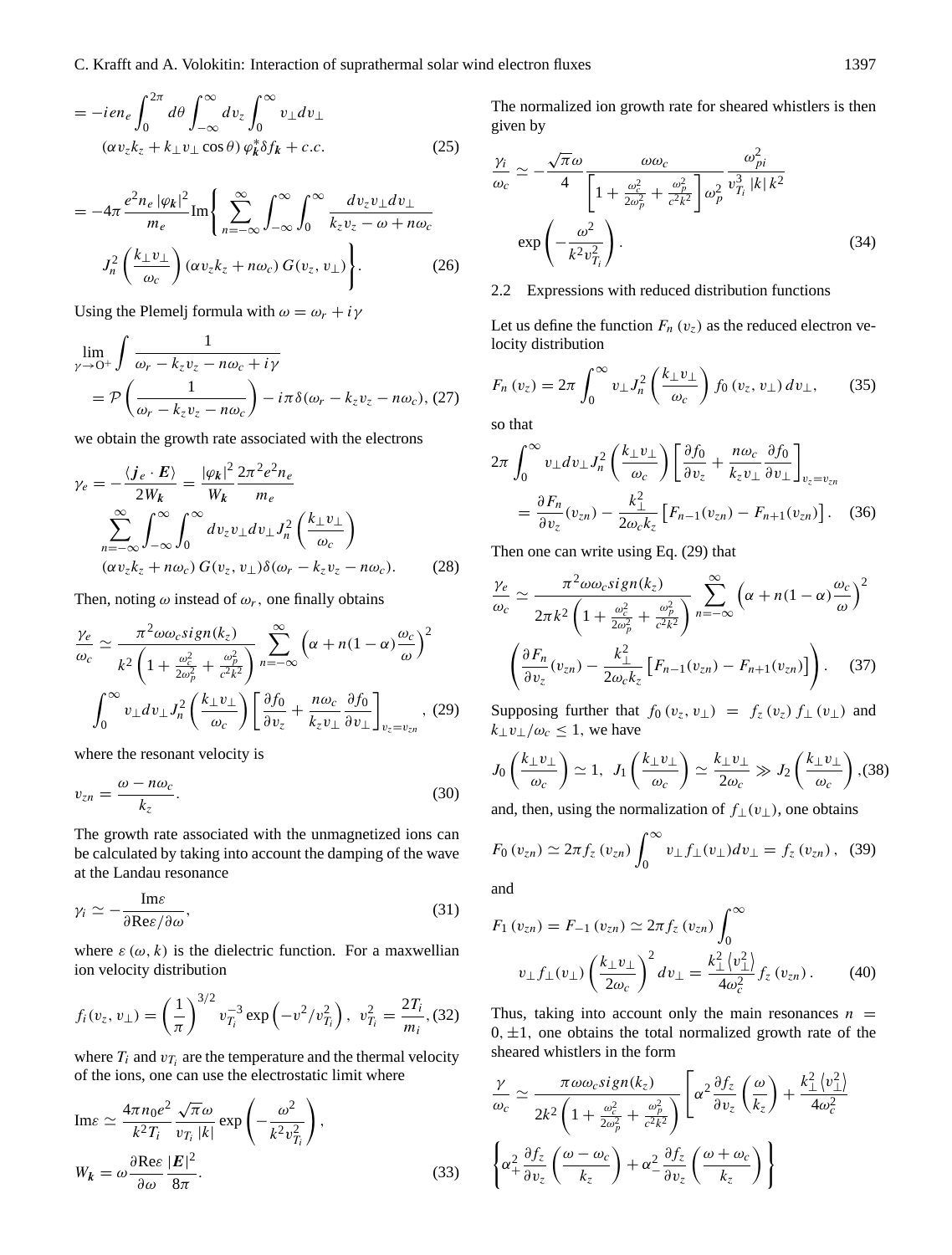$$
-\frac{k_{\perp}^{2}}{2\omega_{c}k_{z}}\left[\alpha_{+}^{2}f_{z}(\frac{\omega-\omega_{c}}{k_{z}})-\alpha_{-}^{2}f_{z}(\frac{\omega+\omega_{c}}{k_{z}})\right]
$$

$$
-\frac{\sqrt{\pi}\omega}{4}\frac{\omega\omega_{c}}{\left[1+\frac{\omega_{c}^{2}}{2\omega_{p}^{2}}+\frac{\omega_{p}^{2}}{c^{2}k^{2}}\right]\omega_{p}^{2}}\frac{\omega_{pi}^{2}}{v_{T_{i}}^{3}|k|k^{2}}\exp\left(-\frac{\omega^{2}}{k^{2}v_{T_{i}}^{2}}\right),(41)
$$

with

$$
\left(\alpha + \beta \frac{\omega_c}{\omega}\right)^2 = \alpha_+^2, \qquad \left(\alpha - \beta \frac{\omega_c}{\omega}\right)^2 = \alpha_-^2. \tag{42}
$$

If the parallel velocity distribution function is a maxwellian (with no suprathermal tail), that is  $f_z = f_M$ , it is well known that no instability can develop and that the corresponding electron growth rate  $\gamma_e = \gamma_{eM}$  is thus negative (even if some terms in the expression (41) are positive). Let us now superpose to this maxwellian a suprathermal tail with a negative or constant slope in the region where the parallel velocity  $v_z$  is positive. The electron growth rate  $\gamma_e$  of the resulting distribution  $f_M + f_T$  is the sum of the growth rates  $\gamma_{eM}$  and  $\gamma_{eT}$  due to each distribution. The terms contributing to the growth rate  $\gamma_{eT}$  for the tail distribution (with no maxwellian) are the following:  $sign(k_z) \frac{k_{\perp}^2}{2\omega_c k_z} \alpha_{-}^2 f_z(\frac{\omega + \omega_c}{k_z})$  is obviously a positive term,  $sign(k_z)\alpha_-^2\frac{\partial f_z}{\partial v_z}$  $\frac{\partial f_z}{\partial v_z} \left( \frac{\omega + \omega_c}{k_z} \right)$  is negative or zero (tail with negative or constant slope), the terms  $sign(k_z) \frac{k_{\perp}^2 \langle v_{\perp}^2 \rangle}{4\omega^2}$  $rac{\angle (v_\perp^2)}{4\omega_c^2} \alpha_\perp^2 \frac{\partial f_z}{\partial v_z}$  $\frac{\partial f_z}{\partial v_z}\left(\frac{\omega-\omega_c}{k_z}\right)$ and  $-sign(k_z)\frac{k_{\perp}^2}{2\omega_c k_z}\alpha_{+}^2 f_z(\frac{\omega-\omega_c}{k_z})$  give no contributions because  $f_T = 0$  for negative velocities (we have supposed that  $k_z > 0$  and thus we consider all the range of positive and negative velocities; here,  $v_z = \frac{\omega - \omega_c}{k_z} < 0$ , and  $sign(k_z)\alpha^2\frac{\partial f_z}{\partial v_z}\left(\frac{\omega}{k_z}\right)$  is negative or zero. Thus, the only positive contribution to the growth rate when the distribution function is constituted by a maxwellian bulk and a suprathermal tail comes from the term  $sign(k_z) \frac{k_{\perp}^2}{2\omega_{g}k_z} \alpha_{-}^2 f_z(\frac{\omega + \omega_c}{k_z}) >$ 0. This means that a necessary condition for the fan instability to develop is that the amount of particles in the velocity region of the anomalous Doppler resonance is enough to balance the negative contributions provided by the other terms.

In the limit of lower hybrid waves, one has  $\alpha = 1$  and

$$
W_{\mathbf{k}} \simeq \frac{k^2 |\varphi_{\mathbf{k}}|^2}{2\pi} \frac{\omega_p^2}{\omega_c^2} \left[ 1 + \frac{\omega_c^2}{\omega_p^2} \right],\tag{43}
$$

so that the normalized growth rate associated with the electrons in Eq. (41) can be simplified as

$$
\frac{\gamma_e}{\omega_c} \simeq \frac{\pi \omega \omega_c sign(k_z)}{2k^2 \left(1 + \frac{\omega_c^2}{\omega_p^2}\right)} \left\{ \frac{\partial f_z}{\partial v_z} \left(\frac{\omega}{k_z}\right) + \frac{k_\perp^2 \left(v_\perp^2\right)}{4\omega_c^2} \right.\times \left[ \frac{\partial f_z}{\partial v_z} \left(\frac{\omega - \omega_c}{k_z}\right) + \frac{\partial f_z}{\partial v_z} \left(\frac{\omega + \omega_c}{k_z}\right) \right] \left. - \frac{k_\perp^2}{2\omega_c k_z} \left[ f_z \left(\frac{\omega - \omega_c}{k_z}\right) - f_z \left(\frac{\omega + \omega_c}{k_z}\right) \right] \right\}.
$$
\n(44)

### **3 Fan instability in the solar wind**

Let us now estimate if sheared whistler waves or lower hybrid waves can be excited in the solar wind by the mechanism of fan instability, considering, for example, typical solar wind parameters recorded in situ by space experiments during the observations of solar type III radio bursts (Thejappa et al., 1995; Thejappa and MacDowall, 1998; Ergun et al., 1998) or of dispersive bursts of field-aligned electron fluxes in the Earth's auroral region (Ergun et al., 1993). For the first case, one chooses measurements from Ergun et al. (1998) and Thejappa and MacDowall (1998)

$$
\frac{\omega_p}{\omega_c} \simeq 167, \quad \frac{\omega_p}{2\pi} \simeq 25 \text{ kHz}, \quad \frac{\omega_c}{2\pi} \simeq 150 \text{ Hz}
$$
\n
$$
2\text{-}3 \omega_{lh} \lesssim \omega_r \lesssim \frac{\omega_c}{2},
$$
\n
$$
E_b \simeq 2\text{-}12 \text{ keV}, \quad T_e \simeq 10 \text{ eV}, \quad \frac{T_e}{T_i} \simeq 2,
$$
\n
$$
10^{-3} \lesssim k_\perp \lesssim 2 \ 10^{-3} \text{ m}^{-1}, \tag{45}
$$

and from Ergun et al. (1998) and Thejappa et al. (1995)

$$
\frac{\omega_p}{\omega_c} \simeq 130, \quad \frac{\omega_p}{2\pi} \simeq 13 \text{ kHz}, \quad \frac{\omega_c}{2\pi} \simeq 100 \text{ Hz}
$$
\n
$$
2\text{-}3 \omega_{lh} \lesssim \omega_r \lesssim \frac{\omega_c}{2},
$$
\n
$$
E_b \simeq 2\text{-}12 \text{ keV}, \quad T_e \simeq 15 \text{ eV}, \quad \frac{T_e}{T_i} \simeq 4,
$$
\n
$$
10^{-4} \lesssim k_\perp \lesssim 5 \ 10^{-4} \text{ m}^{-1}, \tag{46}
$$

where  $\omega_{lh}$  is the lower hybrid frequency and  $E_b$  is the beam energy domain resonant with the Langmuir waves detected along with the whistlers;  $T_e$  and  $T_i$  are the electron and ion temperatures;  $k_{\perp}$  and  $\omega_r$  are the perpendicular wave vector and the frequency of the waves identified as whistlers, respectively. Note that the two chosen samples of parameters (45)–(46) are rather similar, but the corresponding perpendicular wave numbers are different by one order of magnitude.

On another hand, the auroral events discussed in Ergun et al. (1993) are typical of the following physical conditions:

$$
\frac{\omega_p}{\omega_c} \simeq 0.8, \frac{\omega_p}{2\pi} \simeq 0.9 \text{ MHz}, \frac{\omega_c}{2\pi} \simeq 1.15 \text{ MHz},
$$
  
2-3  $\omega_{lh} \lesssim \omega_r \lesssim \frac{\omega_c}{2}, T_e \simeq 0.2 \text{ eV},$   
 $0.025 \lesssim k_\perp \lesssim 0.1 \text{ m}^{-1}.$  (47)

In the three cases  $(45)$ – $(47)$ , "oblique propagating" whistlers have been identified and thus one can suppose that their parallel wave vectors verify  $|k_z| \ll |k_\perp|$ . However, let us mention that for Eq. (47), the whistler emissions did not appear to have been directly correlated with enhanced fluxes of lowenergy electrons observed between 100 eV and 3 keV.

The physical conditions  $(45)$ – $(47)$  have been used to calculate numerically the linear growth rates of sheared whistlers excited in the solar wind by the fan instability. Note that our aim here is not to consider very complex electron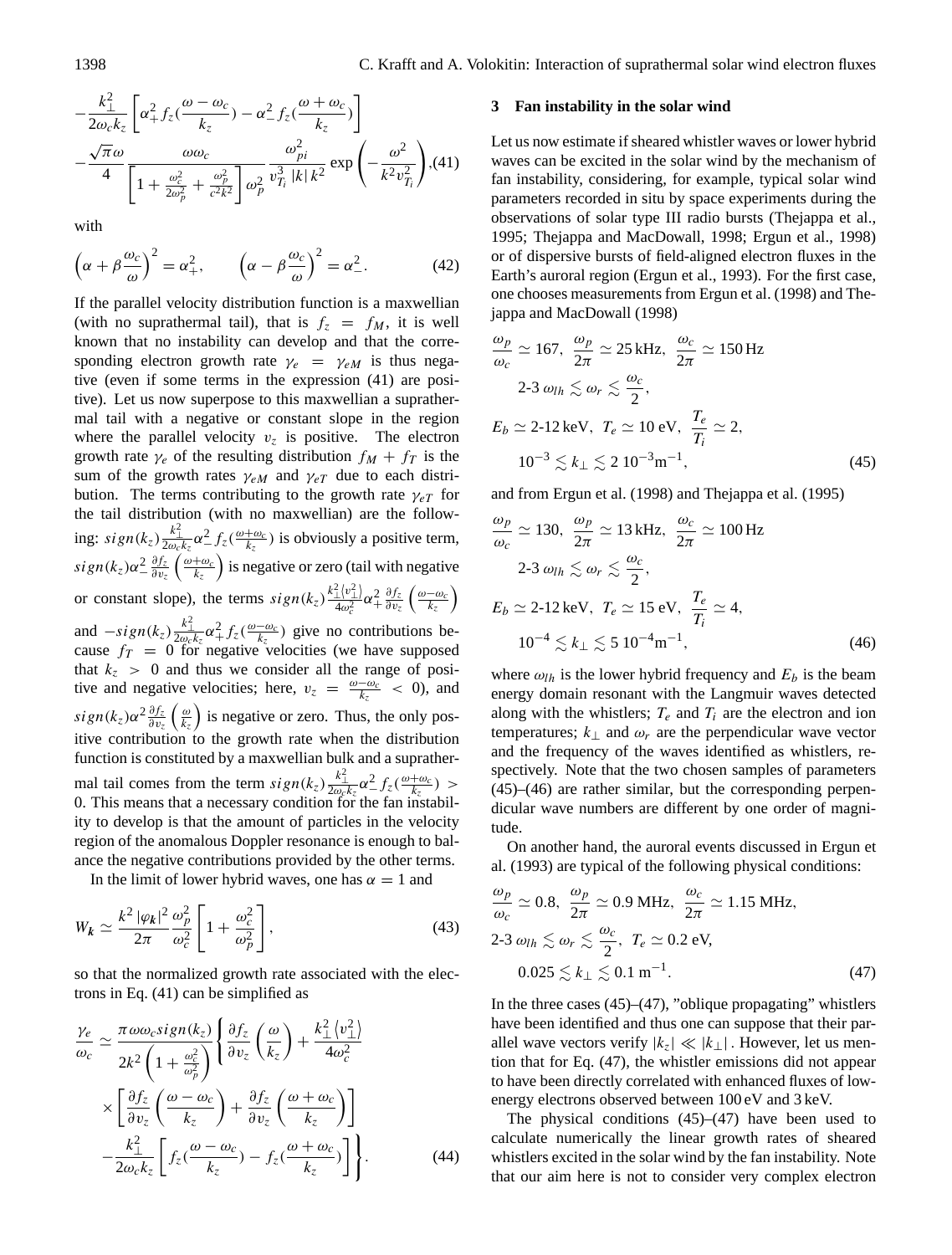

**Fig. 1.** Numerical calculations for solar wind plasma conditions: contour lines of constant level of **(a)** the electron velocity distribution  $f_0(v, v_\perp)$  (in arbitrary units) as a function of the normalized parallel and perpendicular velocities  $v_z/v_*$  and  $v_\perp/v_*$ , (b) the normalized frequency ωr /ωc as a function of the normalized parallel and perpendicular wave numbers kzv∗/ωc and k⊥v∗/ωc, and **(c)** the normalized growth rate  $\gamma/\omega_c$  as a function of  $k_zv_*/\omega_c$  and  $k_\perp v_*/\omega_c$ . The solar wind parameters are:  $\omega_p/\omega_c \approx 167$ ,  $\omega_c/2\pi \approx 150$  Hz,  $\omega_p/2\pi \approx$ 25 kHz,  $T_e \simeq 10 \text{ eV}$ ,  $T_e/T_i \simeq 2$ . For (c), the values of the calculated growth rates are indicated on the picture.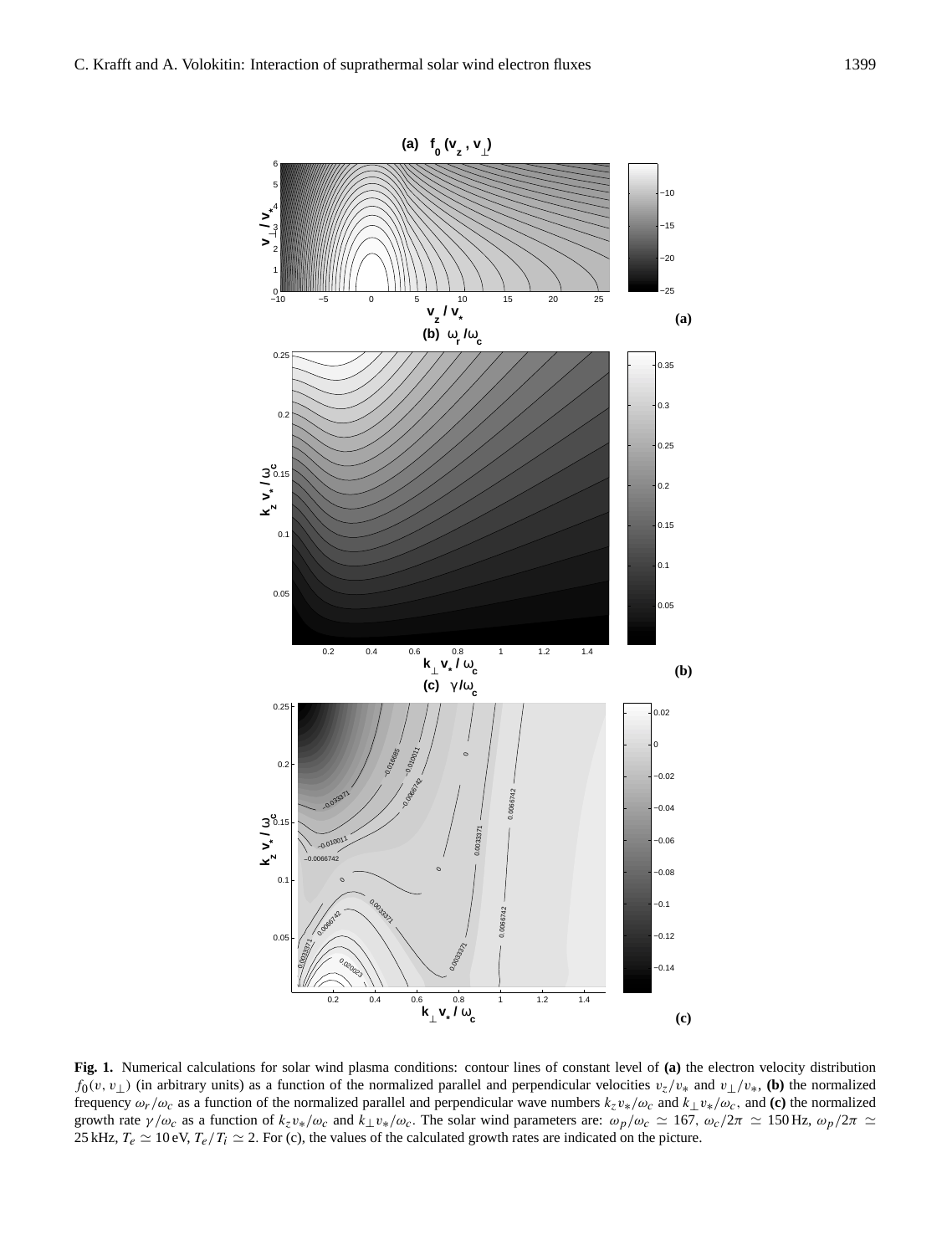velocity distributions but to show that oblique propagating whistlers can be excited through the fan instability when a suprathermal population of solar wind electrons is present along the magnetic field lines. Thus, we simply model the total electronic population by a maxwellian with a temperature  $T_e$  for the cold core and by a suprathermal tail decreasing as a power law for the hot population; indeed, the most important point here is to take into account the existence of an anisotropy of the electron velocity distribution in the parallel direction. The exponent of the power law of the suprathermal electrons and the fraction of them are typically of the order of  $2 \div 3$  and  $5{\text -}10\%$ , respectively (let us stress that we consider here suprathermal tails produced by any solar wind disturbances which can enhance the hot tail population, as already discussed in the Introduction). No anisotropy between the parallel and the perpendicular temperatures of the electrons of the bulk is introduced. The only anisotropy considered here is due to the existence of the suprathermal tail extending in one direction only. We assume that the ions are described by a maxwellian with a temperature  $T_i$ , as discussed in the previous section.

Figure 1 shows the results of the numerical calculations performed with the values of  $\omega_p$ ,  $\omega_c$ ,  $T_e$  and  $T_i$  given by Eq. (45). The electron velocity distribution  $f_0(v_z, v_\perp)$  is represented (see the Fig. 1a) by contour lines of constant level, as a function of the normalized parallel and perpendicular velocities  $v_z/v_*$  and  $v_\perp/v_*$ , showing the suprathermal electron tail extending in the parallel velocity direction for  $v_z > 0$ . The normalization factor  $v_*$  is the thermal velocity corresponding to  $T_e$  =1 eV, that is  $v_* \approx 5.9 \; 10^5$ ms<sup>-1</sup>. Figures 1b and 1c present the contour lines of constant level of the normalized real frequency  $\omega_r/\omega_c$  and the normalized growth rate  $\gamma/\omega_c$ , as a function of the normalized parallel and perpendicular wave numbers  $k_zv_*/\omega_c$  and  $k_{\perp}v_{*}/\omega_c$ , respectively. One can see that oblique propagating whistlers are excited through the fan instability ( $\gamma > 0$ ) over a large domain of  $k_{\perp}$ , which covers the region where such waves were observed (Eq. (45); indeed, values of  $k_{\perp}$ given in Eq. (45) correspond to  $0.6 \le k_{\perp}v_*/\omega_c \le 1.2$ , that is to normalized growth rate values of the order of  $\gamma/\omega_c \sim 5$ 10−<sup>3</sup> (see the Fig. 1c). The lower frequency whistlers are excited by the highest energy electrons and inversely (see the Figs. 1b and c). At given  $k_{\perp}$ , the growth rate increases when  $k<sub>z</sub>$  decreases, that is when the electrons in anomalous Doppler resonance with the waves become more and more energetic. One estimates that for  $0.01 \leq k_z v_*/\omega_c \leq 0.1$ , what corresponds to electron normalized resonant velocities  $10 \le v_{res}/v_* \simeq \omega_c/k_zv_* \le 100 \ (\omega_r \ll \omega_c)$ , the waves are driven unstable by electrons with energies ranging from 100 eV to 10 keV. This range of energy corresponds well to the region where the hot suprathermal tail of electrons can be formed after the quasi-linear relaxation of the beam (observed to have energies up to 12 keV; Eq. 45). Note that by taking the contribution of the resonances  $n = 0$  and  $n = -1$ off the expression of the growth rate, one has checked that the instability is due to the anomalous cyclotron resonance. In conclusion, one possible source of the whistlers observed

solar wind parameters are:  $\omega_p/\omega_c \simeq 130$ ,  $\omega_c/2\pi \simeq 100$  Hz,  $\omega_p/2\pi \simeq 13$  kHz,  $T_e \simeq 15$  eV,  $T_e/T_i \simeq 4$ . For (b), the values of the calculated growth rates are indicated on the picture.

in Ergun et al. (1998) and Thejappa and MacDowall (1998) is the free energy of the suprathermal electron tail which can excite waves through the fan instability.

Another example can be provided by using the data (Eq. (46) from Thejappa et al. (1995) and Ergun et al. (1998) which are very close to the previous ones; however, in this case, whistlers of larger perpendicular wavelengths have been observed, corresponding to domains of wave numbers where the fan instability is also stronger. Comparing the calculated values of the frequencies  $\omega_r/\omega_c$  and the growth rates  $\gamma/\omega_c$  of the waves (see Figs. 2a and b) with the measurements of Thejappa et al. (1995), where whistlers with  $k_{\perp} \simeq 5.3 \; 10^{-4} \text{m}^{-1} \left(k_{\perp} v_{*}/\omega_{c} \simeq 0.5\right)$  and  $\omega_{r}/\omega_{c} \simeq 0.38$ 



**0.1 0.2 0.3 0.4 0.5 0.6 0.7**<br>**k**<sub>⊥</sub> **v**<sub>∗</sub> / **ω**<sub>**c**</sub>

 **(b)** γ **/**ω **c**

0.023286

O.com

0.011641

−0.011641

−0.0069843

−0.0046562

 $-46562$ 

**A6562** 

−0.0069843

**D.**008843

−0.011641

 $\overline{\phantom{0}}$ 

URSZBY

0.0023281

 $0.002$ 

0

/

 $\overline{a}$ 

/

 $\overline{\phantom{a}}$ 

 $\frac{50}{6}$ 

 $023281 -$ 

0.0023281

 $\int$ 

0.0023281

0.05

−0.12

−0.1 −0.08

−0.06

−0.04

−0.02  $\mathsf{C}$ 

**(a)**

 $0.1$ 

0.15

0.2

0.25

0.3

0.02 0.04 0.06

0.04  $0.0$ 0.08  **k z s**<br>
⊳<sup>\*</sup> 0.1  $0.1$  $0.1$ 0.16 0.18

−0.023281

−0.011641

 $\diagup$ 0.00281

 $\hspace{0.1em}$ 

−0.0046562

0.0023281

**∕** 

−0.0046562

−0.00

−0.01<sup>1641</sup>

 $\diagup$ 10.002

 $98^{\circ}$ 

 $\overline{\phantom{0}}$  $^{0.0093}$ <sub>124</sub>

 $0.009$ 

−0.023281

0.0069843

0

 $0.08$  $\overline{0}$  $0.1$  $0.14$  $0.1$ 0.18

 **k z ν΄**<br>**ν**   **(a)** ω **r /**ω **c**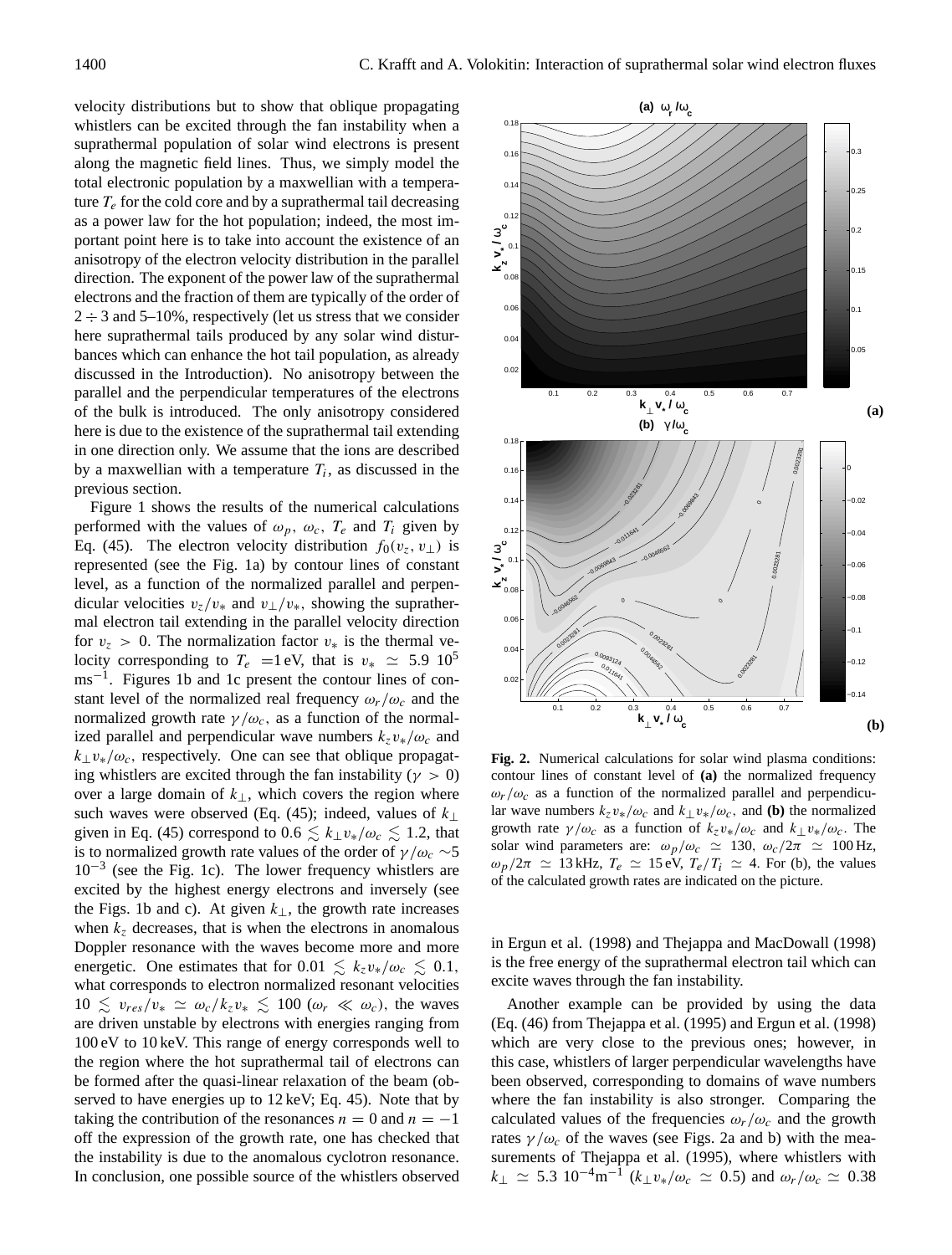

**Fig. 3.** Numerical calculations for auroral plasma conditions: contour lines of constant level of **(a)** the normalized frequency  $\omega_r/\omega_c$ as a function of the normalized parallel and perpendicular wave numbers  $k_7v_*/\omega_c$  and  $k_{\perp}v_*/\omega_c$ , and **(b)** the normalized growth rate  $\gamma/\omega_c$  as a function of  $k_zv_*/\omega_c$  and  $k_\perp v_*/\omega_c$ . The solar wind parameters are:  $\omega_p/\omega_c \simeq 0.8$ ,  $\omega_c/2\pi \simeq 1.15$  MHz,  $\omega_p/2\pi \simeq 0.9$ MHz,  $T_e \simeq 0.2$  eV. For (b), the values of the calculated growth rates are indicated on the picture.

were observed, one can see that the domain where the fan instability destabilizes whistlers overlaps the region of observation of such waves (nevertheless, in our case, the waves are excited with similar wave numbers but with lower frequencies). The domain of instability corresponds roughly to  $0.01 \lesssim k_zv_*/\omega_c \lesssim 0.06$  (Fig. 2b), that is to  $16 \lesssim v_{res}/v_* \simeq$  $\omega_c/k_zv_* \lesssim 100$ , that is to resonant energies above 250 eV. Finally, the same conclusion can be stated as in the previous paragraph.

Let us now consider the auroral plasma conditions (Eq. (47). In this case, the solar wind parameters, and in particular the ratio  $\omega_p/\omega_c$ , are very different from the previous ones. The observed range of wave numbers (Eq. (47) corresponds to the domain  $0.01 \leq k_{\perp}v_{*}/\omega_{c} \leq 0.05$ , where the calculations show that sheared whistlers can be driven unstable, as one can see on Figs. 3a and b which represent the contour lines of the constant level of  $\omega_r/\omega_c$  and  $\gamma/\omega_c$  as a function of  $k_zv_*/\omega_c$  and  $k_\perp v_*/\omega_c$ . Whistlers are destabilized by the fan instability only for  $k_zv_*/\omega_c \gtrsim 0.004$ , which corresponds to resonant electrons with  $v_{res}/v_* \simeq \omega_c/k_zv_* \lesssim 250$ , that is to electrons with energies ranging up to 60 keV; such electrons were not observed in Ergun et al. (1993) but are known to exist in the disturbed auroral magnetosphere. However, whistlers with higher frequencies than those observed, that is with  $0.1 \leq \omega_r/\omega_c \leq 0.2$ , can be excited through the fan instability by low energy electrons, as those considered by Ergun et al. (1993), but higher energy electrons are needed to excite sheared whistlers in the same ranges of wave numbers and frequencies, as indicated in Eq. (47).

In conclusion, the possibility to excite oblique propagating whistlers or lower hybrid waves by the fan instability in solar wind plasmas has been demonstrated. As during the linear and the nonlinear stages of its evolution, this instability can give rise to characteristic peculiarities in the parallel velocity distribution of the electrons (as bumps in the suprathermal tail, for example), it can indirectly drive other instabilities (as bump-in-tail instabilities generating Langmuir waves) and thus eventually play a fundamental role in the nonlinear wave-wave and wave-particle interaction processes observed in the solar wind in various regions of the interplanetary space and of the near-Earth's environment. Moreover, the nonlinear stage of the fan instability, which will be studied in detail in a forthcoming paper, could influence significantly the nonlinear physical mechanisms and, more specifically, on the Langmuir turbulence processes which govern the solar type III radio bursts generation.

*Acknowledgements.* The authors acknowledge the Centre National de la Recherche Scientifique (CNRS, PICS 1310, France), the Institut Universitaire de France (Paris), the Russian Academy of Sciences and the Russian Foundation for Basic Research (RFBR, Grant N ◦ 901-05–22003NCNIa) for their financial support.

Topical Editor R. Forsyth thanks G. Mann and another referee for their help in evaluating this paper.

## **References**

- Abalde, J. R., Alves, M. V., and Chian, A. C.-L.: Nonlinear generation of type III solar radio bursts by the hybrid modulational instability, Astron. Astrophys., 331, L21–L24, 1998.
- Atamanyuk, B. and Volokitin, A. S.: Suppression of the current instability by decay processes, Plasma Phys. Rep., 27, 7, 598– 607, 2001.
- Bardwell, S. and Goldman, M. V.: Three-dimensional Langmuir wave instabilities in type III solar radio bursts, Astrophys. J., 209, 919, 1976.
- Chian, A. C. L. and Abalde, J. R.: Nonlinear coupling of Langmuir waves with whistler waves in the solar wind, Sol. Phys., 184, 403–419, 1999.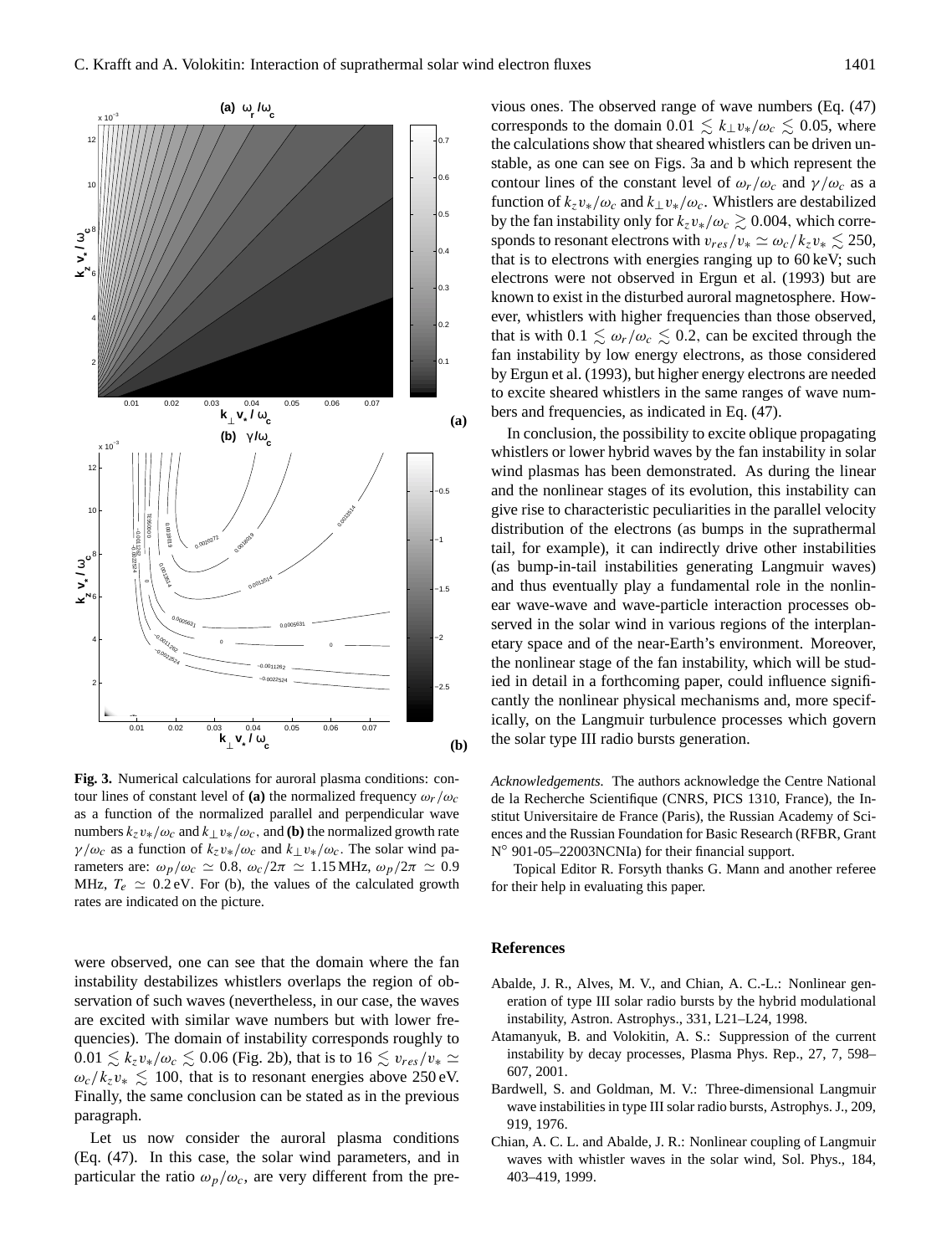- Corotini, F. V., Kennel, C. F., Scarf, F. L., and Smith, E. J.: Whistler mode turbulence in the disturbed solar wind, J. Geophys. Res., 87, A8, 6029–6044, 1982.
- Ergun, R. E., Delory, G. T., Klementis, E., Carlson, C. W., Mc-Fadden, J. P., and Roth, I.: VLF waves growths from dispersive bursts of field-aligned electron fluxes, J. Geophys. Res., 98, A3, 3777–3787, 1993.
- Ergun, R. E., Larson, D., Lin, R. P., Mc Fadden, J. P., Carlson, C. W., Anderson, K. A., Muschietti, I., McCarthy, M., Parks, G. K., Rème, H., Bosqued, J. M., D'Uston, C., Sanderson, T. R., Wenzel, K. P., Kaiser, M., Lepping, R. P., Bale, S. D., Kellogg, P., Bougeret, J. L.: Wind spacecraft observations of solar impulsive electron events associated with solar type III radio bursts, Astrophys. J., 503, 435–445, 1998.
- Forslund, D. W., Kindel, J. M., and Lindman, E. L.: Parametric excitation of electromagnetic waves, Phys. Rev. Lett., 29, 249, 1972.
- Gary, S. P. and Cairns, I. H.: Electron temperarature anisotropy instabilities: whistler, electrostatic and Z mode, J. Geophys. Res., 104, A9, 19 835–19 842, 1999.
- Gary, S. P., Feldman, W. C., Forslund, D. W., and Montgomery, M. D.: Heat flux instabilities in the solar wind, J. Geophys. Res., 80, 4197–4203, 1975.
- Ginzburg, L. and Zheleznyakov, V. V.: On possible mechanisms of sporadic solar radio emission, Sov. Astron., 2, 653, 1958.
- Gurnett, D. A. and Anderson, R. R.: Electron plasma oscillations associated with type III radio bursts, Science, 194, 1159, 1976.
- Haber, I., Huba, J. D., Palmadesso, P., and Papadopoulos, K.: Slope reversal of a monotonically decreasing electron tail in a strong magnetic field, Phys. Fluids, 21, 6, 1013–1016, 1978.
- Hoppe, M. M., Russell, C. T., Eastman, T. E., and Frank, L. A.: Characteristics of the ULF waves associated with upstream ion beams, J. Geophys. Res., 87, A2, 643–650, 1982.
- Jie Zhao, Jun-Ichi Sakai, and Nishikawa, K. I.: Excitation of whistler waves driven by an electron temperature anisotropy, Sol. Phys., 168, 2, 345, 1996.
- Kadomtsev, B. B. and Pogutse, O. P.: Electric conductivity of a plasma in a strong magnetic field, Soviet Phys. JETP, 26, 1146, 1967.
- Kaplan, S. A. and Tsytovich, V. N.: Plasma Astrophysics, Pergamon Press, Oxford, 1973.
- Kellogg, P. J., Goetz, K., Howard, R. L., and Monson, S. J.: Evidence for Langmuir wave collapse in the interplanatary plasma, Geophys. Res. Lett., 19, 1303, 1992a.
- Kellogg, P. J., Goetz, K., Lin, N., Monson, S. J., Balogh, A., Forsyth, R. J., and Stone, R. G.: Low-frequency magnetic signals associated with Langmuir waves, Geophys. Res. Lett., 19, 12, 1299–1302, 1992b.
- Kennel, C. F. and Wong, H. V.: Resonant particle instabilities in a uniform magnetic field, J. Plasma Phys., 1, 75–80, 1967.
- Kennel, C. F., Scart, F. L., Corotini, F. V., Fredricks, R. W., Gurnett, D. A., and Smith, E. J.: Correlated whistler and electron plasma oscillations bursts detected on ISEE-3, Geophys. Res. Lett., 7, 129, 1980.
- Kuo, S. P. and Lee, M. C.: Parametric excitation of whistler waves by HF heater, J. Atmos. Terr. Phys., 51, 727–731, 1989.
- Leyser, T. B.: Parametric interaction between upper-hybrid and lower-hybrid waves in heating experiments, Geophys. Res. Lett., 18, 3, 408, 1991.
- Lin, N., Kellogg, P. J., MacDowall, R. J., Scime, E. E., Balogh, A., Forsyth, R. J., McComas, D. J., and Phillips, J. L.: Very low frequency waves in the heliosphere: Ulysses observations, J.

Geophys. Res., 103, A6, 12 023–12 035, 1998.

- Lin, R. P., Levedahl, W. K., Lotko, W., Gurnett, D. A., and Scarf, F. L.: Evidence for nonlinear wave-wave interaction in solar type III radio bursts, Astrophys. J., 308, 954–965, 1986.
- Lin, R. P., Potter, D. W., Gurnett, D. A., and Scarf, F. L.: Energetic electrons and plasma waves associated with a solar type III radio burst, Astrophys. J., 251, 364–373, 1981.
- Luo, Q., Chian, A. C.-L., and Borotto, F. A.: Broadband theory of Langmuir-whistler events in the solar wind, Astron. Astrophys., 348, 1, L13, 2000.
- Mace, R. L.: Whistler instability enhanced by suprathermal electrons within the Earth's foreshock, J. Geophys. Res., 103, A7, 14 643–14 654, 1998.
- Melrose, D. B.: Comments on "Neutralization and stabilization of particle streams in the corona and type III radio bursts" by D. F. Smith, Solar Phys., 35, 441, 1974.
- Mikhailovskii, A. B.: Theory of Plasma Instabilities, Consultants Bureau, New York, 1974.
- Moullard, O., Burgess, D., and Bale, S. D.: Whistler waves observed during an in situ solar type III radio bursts, Astron. Astrophys., 335, 703–708, 1998.
- Moullard, O., Burgess, D., Salem, C., Mangeney, A., Larson, D. E., and Bale, S. D.: Whistler waves, Langmuir waves and single loss cone electron distribution inside a magnetic cloud: Observations, J. Geophys. Res., 106, A5, 8301–8313, 2001.
- Muschietti, L., Roth, I., and Delory, G.: Oblique turbulence driven by field-aligned electron fluxes in the auroral ionosphere, J. Geophys. Res., 102, A12, 27 217–27 226, 1997.
- Omelchenko, Yu. A., Shapiro, V. D., Shevchenko, V. I., Ashour-Abdalla, M., and Schriver, D.: Modified lower hybrid fan instability exited by precipitating auroral electrons, J. Geophys. Res., 99, A4, 5965–5975, 1994.
- Papadopoulos, K., Goldstein, N. L., and Smith, R. A.: Stabilisation of electron stream in type III solar radio bursts, Astrophys. J., 190, 175, 1974.
- Parks, G. K., McCarthy, M., Fitzenreiter, R. J., Etcheto, J., Anderson, K. A., Eastman, T. E., Frank, L. A., Gurnett, D. A., Huang, C., Lin, R. P., Lui, A. T. Y., Ogilvie, K. W., Pedersen, A., Reme, ` H., and Williams, D. J.: Particle and field characteristics of the high-latitude plasma sheet boundary layer, J. Geophys. Res., 89, A10, 8885–8906, 1984.
- Sawhney, B. K., Tripathi, V. K., and Singh, S. V.: Parametric coupling of a high-frequency electromagnetic wave to whistler and low-hybrid waves in the ionosphere, Phys. Plasmas, 3, 1, 386– 391, 1996.
- Sentman, D. D., Thomsen, M. F., Gary, S. P., Feldman, W. C., and Hoppe, M. M.: The oblique whistler instability in the Earth's foreshock, J. Geophys. Res., 88, A3, 2048–2056, 1983.
- Shapiro, V. D. and Shevchenko, V. I.: Quasi-linear theory of relaxation of an electron beam in a magnetoactive plasma, Soviet Phys. JETP, 27, 635–642, 1968.
- Sharma, R. P., Atul Kumar, and Raj Kumar: Generation of electrostatic whistler wave by extraordinary EM wave, J. Geophys. Res., 103, 12, 29 505, 1998.
- Smith, R. A., Goldstein, M. L., and Papadopoulos, K.: Nonlinear stability of solar type III radio bursts. I. Theory, Astrophys. J., 234, 348, 1979.
- Reiner, M. J., Fainberg, J., and Stone, R. G.: Detection of fundamental and harmonic type III radio emission and the associated Langmuir waves at the source region, Astrophys. J., 394, 340, 1992.
- Stone, R. G., MacDowall, R. J., Fainberg, J., Hoang, S., Kaiser,